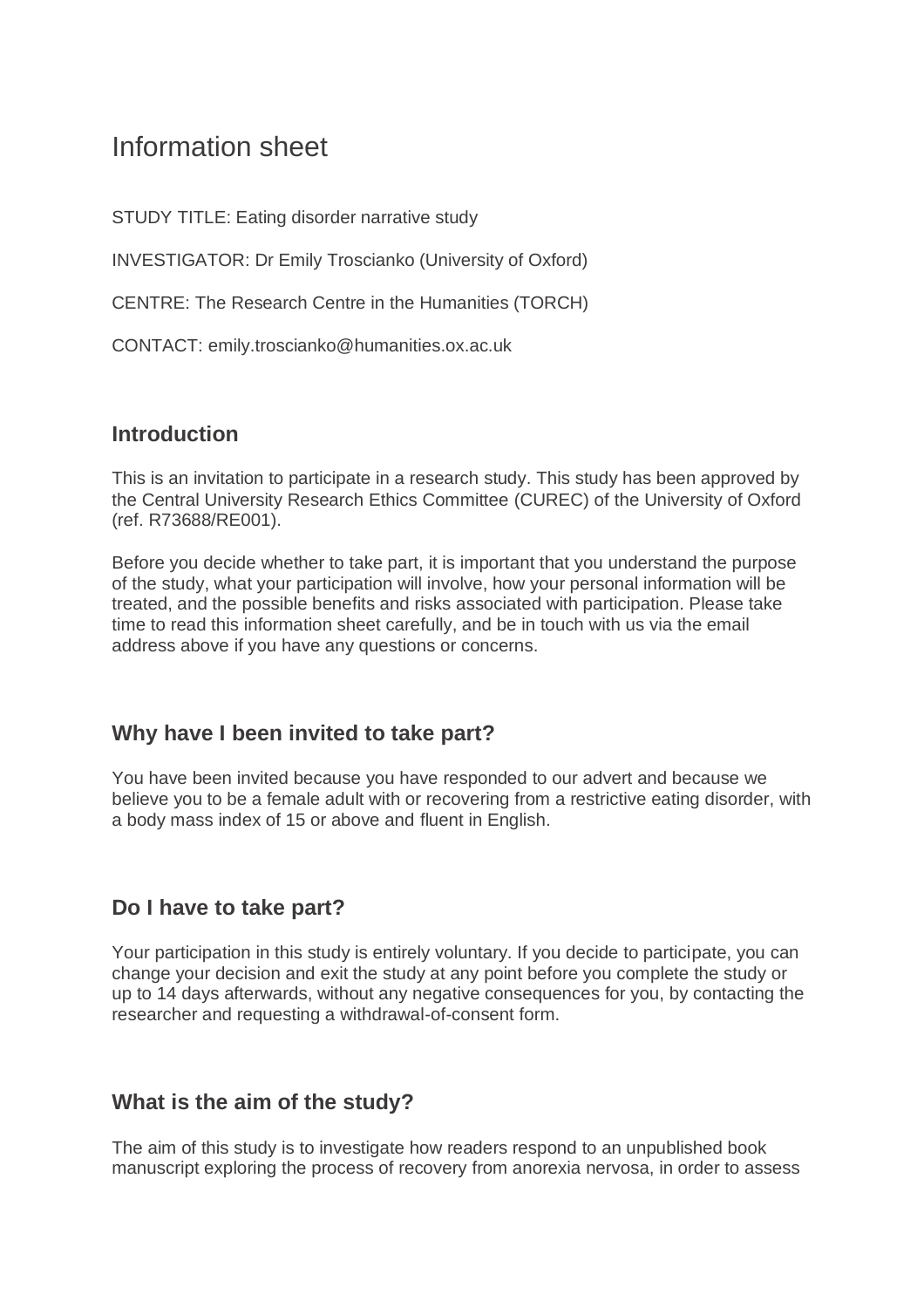its capacity to be helpful or harmful to people contemplating or engaged in recovery from a restrictive eating disorder.

### **What will happen in the study?**

Half our participants will read the book manuscript and half will read a published book on a different theme, unrelated to eating disorders. Everything else about the study is the same for the two groups. 1 week before reading, you will be asked to complete 2 standardized, validated eating disorder-related questionnaires and to answer a further set of questions about yourself, your eating disorder, and your reading habits, as well as some simple open-ended questions. Then you will be invited to read the full text of the book you have been assigned over a period of around 2 weeks. At intervals during your reading you will be prompted to answer the same simple open-ended questions. Finally, you will be asked to complete the same 2 questionnaires and open-ended questions 2 weeks after completing the reading.

One of the questionnaires you will be asked to complete before and after reading is a measure of eating disorder symptoms applied to the past 28 days; the other relates to your motivation to change behaviours and attitudes related to your eating disorder. Whichever group you are assigned to, you are asked **not to read other books about eating disorders** during your participation in the study.

Please note that in order to grant you the necessary permissions for reading the book and answering questions about it, you will need to register for the study using a gmail address. If you don't have a Google address and are willing to create one, you can set one up

here: [https://accounts.google.com/signup/v2/webcreateaccount?flowName=GlifWebSign](https://accounts.google.com/signup/v2/webcreateaccount?flowName=GlifWebSignIn&flowEntry=SignUp) [In&flowEntry=SignUp.](https://accounts.google.com/signup/v2/webcreateaccount?flowName=GlifWebSignIn&flowEntry=SignUp) If don't have a gmail address and prefer not to set one up, we won't be able to share the text with you, so unfortunately we will be unable to invite you to be involved in this study.

# **How will I be assigned to a study group?**

You will be assigned to a study group at random. Neither you nor the investigators will decide on your group allocation; it will be done using random number sampling methods.

# **Are there any risks involved in taking part?**

The study is designed to establish whether the book, if published, would be more likely to have positive, negative, neutral, or no effect on readers' attitudes to their eating disorder and/or their readiness to recover, compared to reading books about other subjects. It is possible that reading the book and/or completing the questionnaires or answering the questions may cause you some distress or other difficulty. If this occurs, you are encouraged to contact any relevant support services (e.g. your therapist or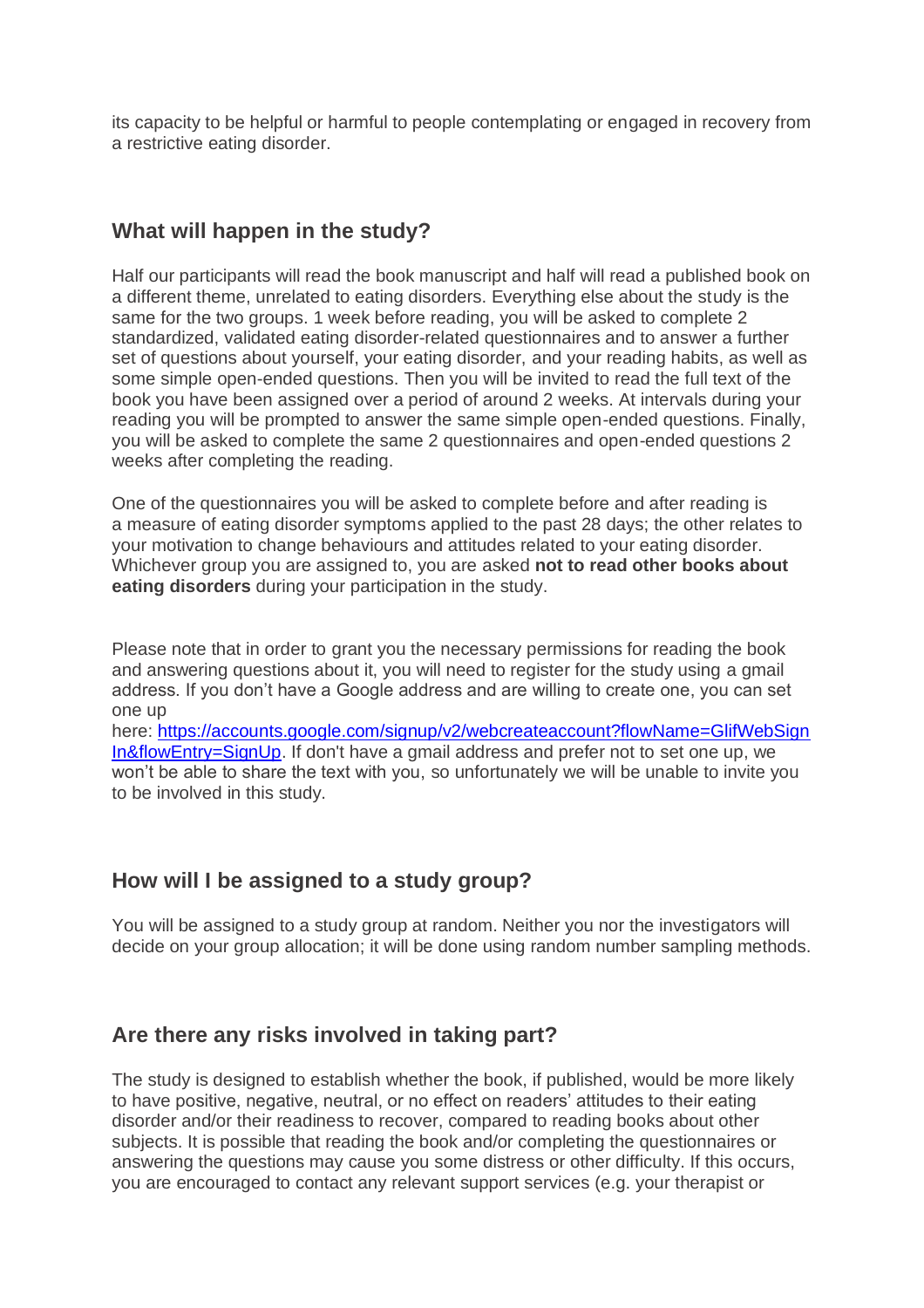counsellor, if you have one; your GP, medical practitioner, or an eating disorder charity helpline, if not) to discuss what you are experiencing and take action to mitigate any potential harm.

- If you're in the UK, you can access the Beat helplines, web chat, chatrooms, and other support here: <https://www.beateatingdisorders.org.uk/support-services>
- If you're in the USA, NEDA's helpline, chat, and text services are here: [https://www.nationaleatingdisorders.org](https://www.nationaleatingdisorders.org/)
- In Australia, the Butterfly Foundation have a helpline, online chat, and other support options: [https://butterfly.org.au](https://butterfly.org.au/)
- In Canada, NEDIC's helpline, chat, and email support is here: [https://nedic.ca](https://nedic.ca/)

You are also always welcome to contact the lead researcher Emily Troscianko at [emily.troscianko@humanities.ox.ac.uk.](mailto:emily.troscianko@humanities.ox.ac.uk)

# **Are there any benefits of taking part?**

It is possible that reading the book and/or completing the questionnaires or answering the questions may give you a helpful new perspective on illness, recovery, and/or other aspects of your life. More widely, the aim of the study is to study the experiences and potential benefits and drawbacks, for people with eating disorders, of reading narratives about eating disorders. Your participation will therefore contribute to a better understanding of how eating disorders and reading interact, as well as informing publication decisions for this specific book.

#### **Will I be reimbursed for my time?**

All participants who complete the study can choose to be entered into a prize draw to win one of 4 £100 prizes at the end of the study.

#### **Who is supporting this study?**

This study is supported by The Research Centre in the Humanities (TORCH) at the University of Oxford.

# **What will happen to the data I provide?**

All the information you provide will be kept confidential and will be used only for research purposes. All participants will be assigned a number, and the linking codes will be saved in a dedicated password-protected file. Electronic versions of the completed questionnaires and question responses will be stored securely in password-protected files on a password-protected and encrypted hard drive. Only the lead researcher and